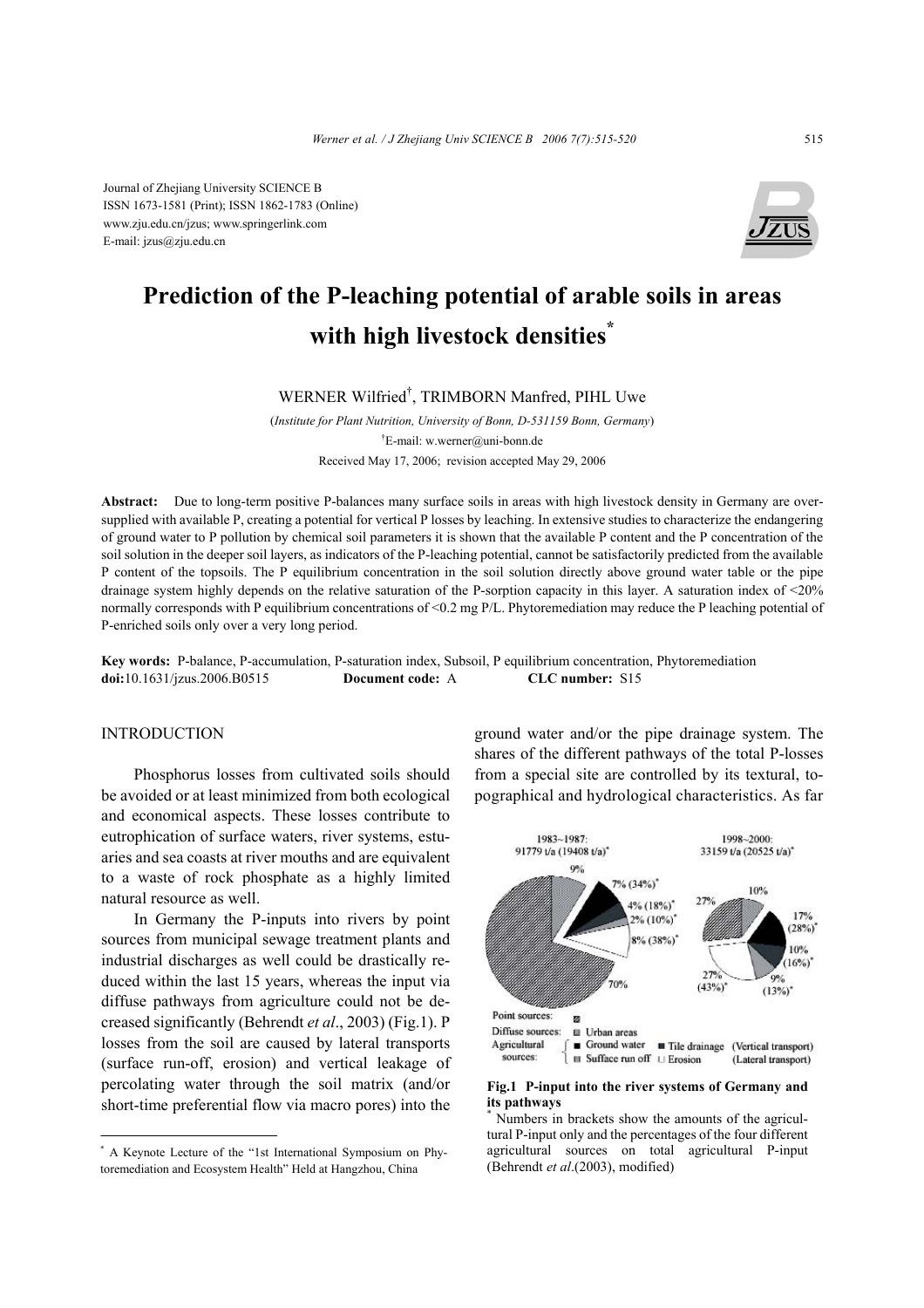as the mean values for Germany are concerned erosion is still the most important pathway.

The diffuse P-losses by surface run-off and erosion can meanwhile be satisfactorily calculated from precipitation and specific run-off data in combination with specific topsoil data or the P-supply status (Behrendt *et al*., 2005), whereby the erosion is estimated with the revised universal soil loss equation (RUSLE) of Wischmeier and Smith (1978) after having updated the factors for German conditions with thousands of new measurements. The prediction of the potential for vertical P-losses via displacement of soil solution into drainage water and ground water, however, needs additional knowledge on the P-household, in particular the P-sorption characteristics of the subsoil layers.

From the aspect of water protection newly formed ground water or drainage water should not exceed a threshold value of 0.20 mg P/L (Hamm, 1991). The aim in the Netherlands is a limit concentration of 0.10 mg ortho-P/L (Breeuwsma and Schoumans, 1987; van der Zee *et al*., 1987). Within a soil profile, therefore, the equilibrium P concentration of the soil solution directly above the ground water table or of the pipe drainage water is decisive for the prediction of the endangering of ground water and surface water by diffuse P-inputs.

We have carried out those investigations in a region of the Federal State of Northrhine-Westphalia in Germany, which is particularly characterized by farms with high intensity of animal production.

## P-SUPPLY STATUS IN THE INVESTIGATION AREA

Farms with high livestock density in Germany are generally characterized by high imports of P via commercial feedstuffs resulting in positive P-balances when comparing the P removal from soils with crops and the P-input with manure. This situation exists in the survey area with its accumulation of intensive livestock farms (Werner and Brenk, 1997) (Fig.2).

In the Federal State Northrhine-Westphalia about 90% of all dry-stock farms and 50% of the dairy farms have positive net P-balances (Fig.3).



**Fig.2 Density of livestock units in Germany (Kreins** *et al***., 2003) and net balances of phosphorus (P-removal minus P in farm manures) in the communities of Northrhine-Westphalia (Werner and Brenk, 1997)** 



**Fig.3 Cumulated frequency of the partial phosphorus balance of the farms of Northrhine-Westphalia** 

In consequence, the P-supply status of many arable soils meanwhile has reached excessive values (Fig.4) and potential for unwanted P-losses not only into surface waters via surface run-off and soil erosion, but also into ground water and drainage water via vertical leaching.

For better characterization of this leaching potential we have characterized a great number of soil profiles  $(0\neg 60$  or  $0\neg 90$  cm) from this area by the following chemical parameters (Pihl, 2000; Werner, 1999):

1. "Available" P: Extractable with Calciumacetatelactate (CAL) solution (Schüller, 1969);

2. Pw: Water-soluble P (1:2);

3.  $P_{SSE}$ : P-concentration of the soil solution (saturated soil extract, SSE) or calculated by correlation from  $P_w (r^2=0.99)$ ;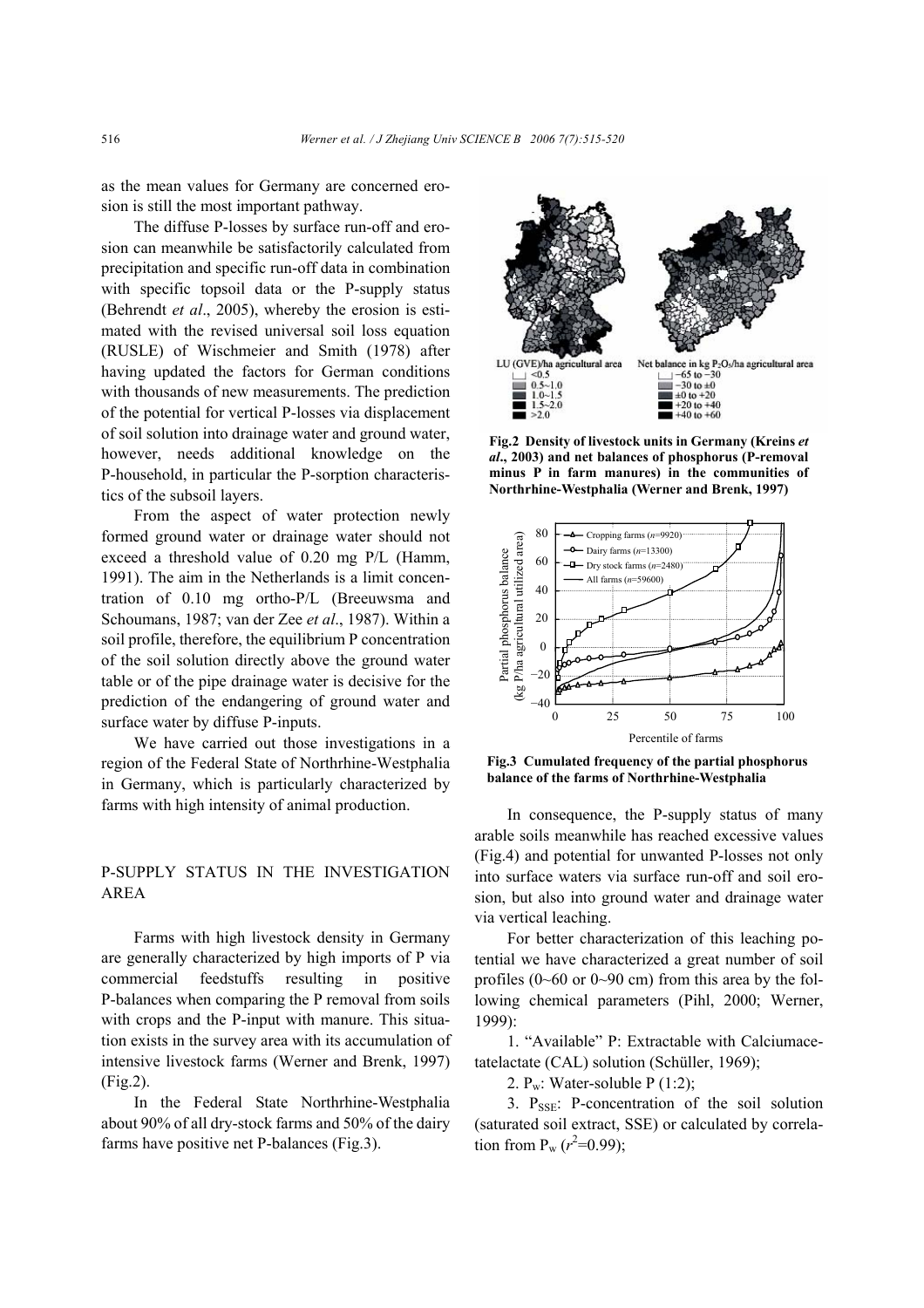

**Fig.4 Phosphorus supply status of the arable soils in Northrhine-Westphalia. Community-related average values of the official soil survey 1991 to 1994 (***n***= 229.000)** 

4. P-fractionation (Kurmies, 1972);

5.  $P_{ox}$ : Ammoniumoxalate-soluble P (Schwertmann, 1964; modified by Houba *et al*., 1988);

6. Fe<sub>ox</sub> and  $Al_{ox}$ : Active iron-/aluminium -oxides (Schwertmann, 1964; 1973);

7. P<sub>max</sub>: Maximum P-sorption capacity by Langmuir isotherms (batch experiments) or calculated by multiple regression from  $Fe<sub>ox</sub>$  and  $Al<sub>ox</sub>$  $(r^2=0.80);$ 

8. P-saturation index:  $P_{ox}$  in percentage of  $P_{max}$ .

#### RESULTS

In this paper only a few exemplary data of our extensive studies can be presented.

The assumption that the endangering of ground water via P-pollution by vertical P-movement in the soil could be assessed solely from the P-supply status of the topsoil has to be rejected by two primary results:

1. There was only weak correlation between the CAL-P-contents in topsoil and subsoil (Fig.5).

2. The P-concentration of the soil solution in deeper soil layers does not correlate with the P-status of the topsoil (Table 1).

To solve that prognostic problem, we must know more about the P-household of the deeper soil layers, like CAL-P, sorbed P by iron and aluminium oxides  $(P_{ox})$ , P-sorption capacity  $(P_{max})$  and the already



**Fig.5 Available P-status (CAL-P) in different depth of gley-podsolic soils in Münsterland area** 

**Table 1 Correlation (***r* **\* ) between CAL-P contents and P-concentrations in soil solutions at saturation (PSSE) of different soil layers: gley-podsolic soils of Münsterland area (***n***=50)** 

| CAL-P        | P-concentration $(P_{\text{SSE}})$ |                      |              |  |  |
|--------------|------------------------------------|----------------------|--------------|--|--|
|              | $0\sim30$ cm                       | $30 - 60$ cm         | $60 - 90$ cm |  |  |
| $0\sim30$ cm | $0.56^{**}$                        | 0.08                 | 0.08         |  |  |
| $30 - 60$ cm |                                    | $0.57$ <sup>**</sup> | $0.49$ **    |  |  |
| $60 - 90$ cm |                                    |                      | $0.66$ **    |  |  |

\* Coefficient of correlation between CAL-P (mg/100 g soil) and log P<sub>SSE</sub> (mg/L); \*\* Level of significance:  $\alpha=0.1\%$ 

realized saturation percentage of that capacity. Our investigations on the correlation between the P-saturation index and the P-equilibrium concentration at water saturation resulted in coefficients of determination  $(r^2)$  between 0.73 and 0.80, dependent on the pH range of the sandy gley-podsolic soils (Table 2).

Table 2 Coefficient of determination  $(r^2)$  of the corre**lation\* between P-saturation index of the soil and P-concentration in soil solution at water saturation (PSSE) (sandy gley-podsolic soils)** 

| $(2.55)$ (sanar $50$ ) pousone sons) |     |      |
|--------------------------------------|-----|------|
| pH-range                             | n   |      |
| <7.6                                 | 123 | 0.73 |
| <7.0                                 | 117 | 0.75 |
| &5.5                                 | 110 | 0.77 |
| <6.0                                 | 90  | 0.80 |

\* Correlation between  $P_{ox}/P_{max}$  and log  $P_{SSE}$  (mg/L)

The results of our first survey of P-characteristics of typical fields from intensive husbandry farms are summarized in Table 3. It is concluded that on average the topsoils are oversupplied with P. The mean P-saturation index is about 30% even in the 60~90 cm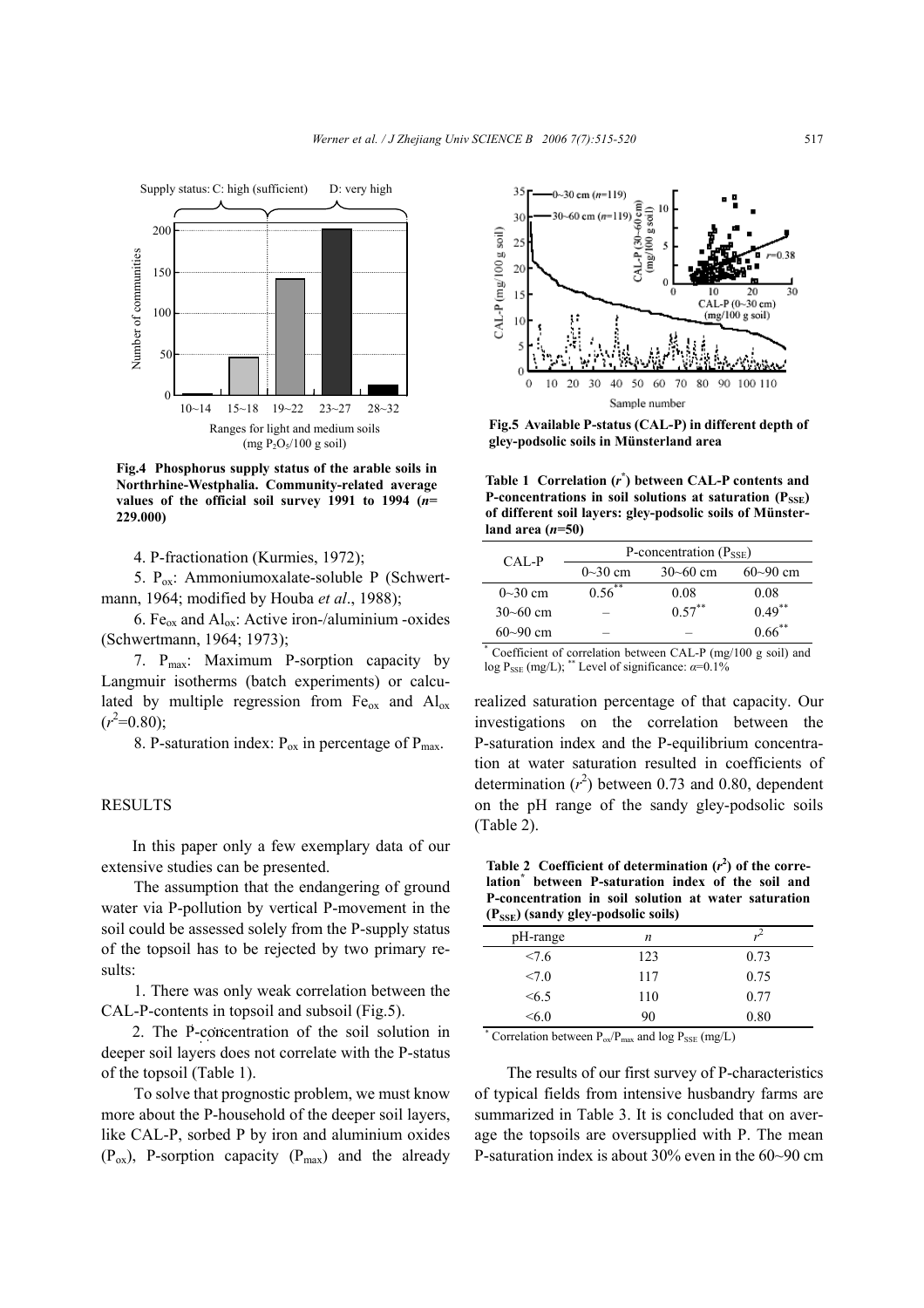layer. The P-concentration of the zone's soil solution exceeds already by 26% that of the fields' limiting value of 0.20 mg P/L.

**Table 3 Survey on P-characteristics of typical fields from husbandry farms in the Münsterland area (gley-podsolic soils; average values at** *n***=58)** 

| Parameter                           | Soil layer  |                                        |              |  |  |
|-------------------------------------|-------------|----------------------------------------|--------------|--|--|
|                                     | $0 - 30$ cm | $30 - 60$ cm                           | $60 - 90$ cm |  |  |
| $CAL-P (mg/100 g soil)$             | 10.7        | 3.0                                    | 1.5          |  |  |
| $P_{\text{max}}$ (mg/kg)            | 555         | 451                                    | 469          |  |  |
| $P_{ox}$ (mg/kg)                    | 411         | 158                                    | 136          |  |  |
| P-saturation index $(\% )$          | 74          | 35                                     | 29           |  |  |
| $P_{\rm SSE}$ (mg/L)                |             | $1.19(0.66)^*0.40(0.22)^*0.20(0.08)^*$ |              |  |  |
| Samples $(\% )$<br>$(>0.20$ mg P/L) | 86          | 54                                     | 26           |  |  |

\* 50% (median) in brackets

There are two proposals from the Netherlands for assessing the potential endangering of ground and drainage water to vertical P inputs, both based on a limit concentration of only 0.10 mg ortho-P/L in the outflowing soil solution which should not be exceeded from limnological reasons (eutrophication). To keep this limit concentration:

1. The average P-saturation index of the soil profile above the highest ground water level should not exceed 70% (Breeuwsma and Schoumans, 1987);

2. The saturation index of the soil layer right near the ground water table should not exceed 25% (van der Zee *et al*., 1987).

In our studies average P-saturation of 54% was found in the 0~90 cm soil profiles where 12% average P-saturations was more than 70%. According to Breeuwsma and Schoumans (1987), it should be expected from this result that only in about 12% of the profiles the limit concentration of 0.10 mg P/L in the deepest soil layer should be exceeded. In reality, however, there were 36% profiles with higher P-concentrations in the 60~90 cm layer in the soil solution.

A second survey was focused on 240 farm fields with high livestock densities in an area where high ground water levels (<1 m) are very frequent. A shown in Table 4 the average P-saturation in the 30~60 cm subsoil layer was already 39%, with the consequence that the P-concentration of the soil solution in that layer exceeded 0.10 mg P/L in 74% and 0.20 mg P/L in 39% of the fields. For this area, therefore, the potential endangering of ground water to vertical P-input, should not be underestimated.

|                                                   |  |  |  |  |  | Table 4 P-saturation index and P-concentration of soil        |  |
|---------------------------------------------------|--|--|--|--|--|---------------------------------------------------------------|--|
|                                                   |  |  |  |  |  | solution $(P_{\text{SSE}})$ in topsoil and subsoil samples of |  |
| gley-podsolic soils of Münsterland area $(n=240)$ |  |  |  |  |  |                                                               |  |

|                      |                  | Soil layer  |              |
|----------------------|------------------|-------------|--------------|
|                      |                  | $0 - 30$ cm | $30 - 60$ cm |
| P-saturation index   | Mean             | 84%         | 39%          |
| $P_{\rm SSE}$ (mg/L) | Mean             | 0.78        | 0.23         |
|                      | Median           | 0.58        | 0.12         |
| Samples with         | $\geq 0.20$ mg/L | 80%         | 39%          |
| P-concentration      | $\geq 0.15$ mg/L | 89%         | 62%          |
|                      | $\geq 0.10$ mg/L | 94%         | 74%          |

As demonstrated by Werner (2000) we can conclude that in the area of high livestock density in Northwest-Germany there is a coincidence of some factors promoting vertical P-losses from soil to ground water: Highly positive farm P-balances, high to very high P-supply status of the soils, increased P-saturation index even in deeper soil layers, high ground water level and fairly high precipitation and seepage loss.

## CAN PHYTOREMEDIATION HELP TO DE-CREASE THE P-INPUT TO GROUND WATER BY PERCOLATION WATER?

There are numerous results from long-term field experiments on the influence of the P-uptake of crops on the P-content of the soil. At excessive high levels of available P, which is the reality in many husbandry farms, and due to the P-buffer capacity of the soil it needs many years without any further P-supply (>10 a) to decrease the P-content to an extent, that would significantly reduce the P-concentration of the soil solution in the soil layers relevant for direct P-discharge into ground water. With normal P-withdrawal rates of 20~30 kg/ha a year by agricultural crops, yearly decreases of available P (CAL-soluble) between  $0.15$  and  $0.50$  mg  $P/(100 g)$ soil) were measured (Albert and Suntheim, 2004; Hege and Offenberger, 1996; Werner, 1995). This is in agreement with necessary application rates of 60 to 120 kg P/ha to increase the CAL-P for 1 mg/(100 g soil) (Kerschberger and Richter, 1978; Jungk *et al*.,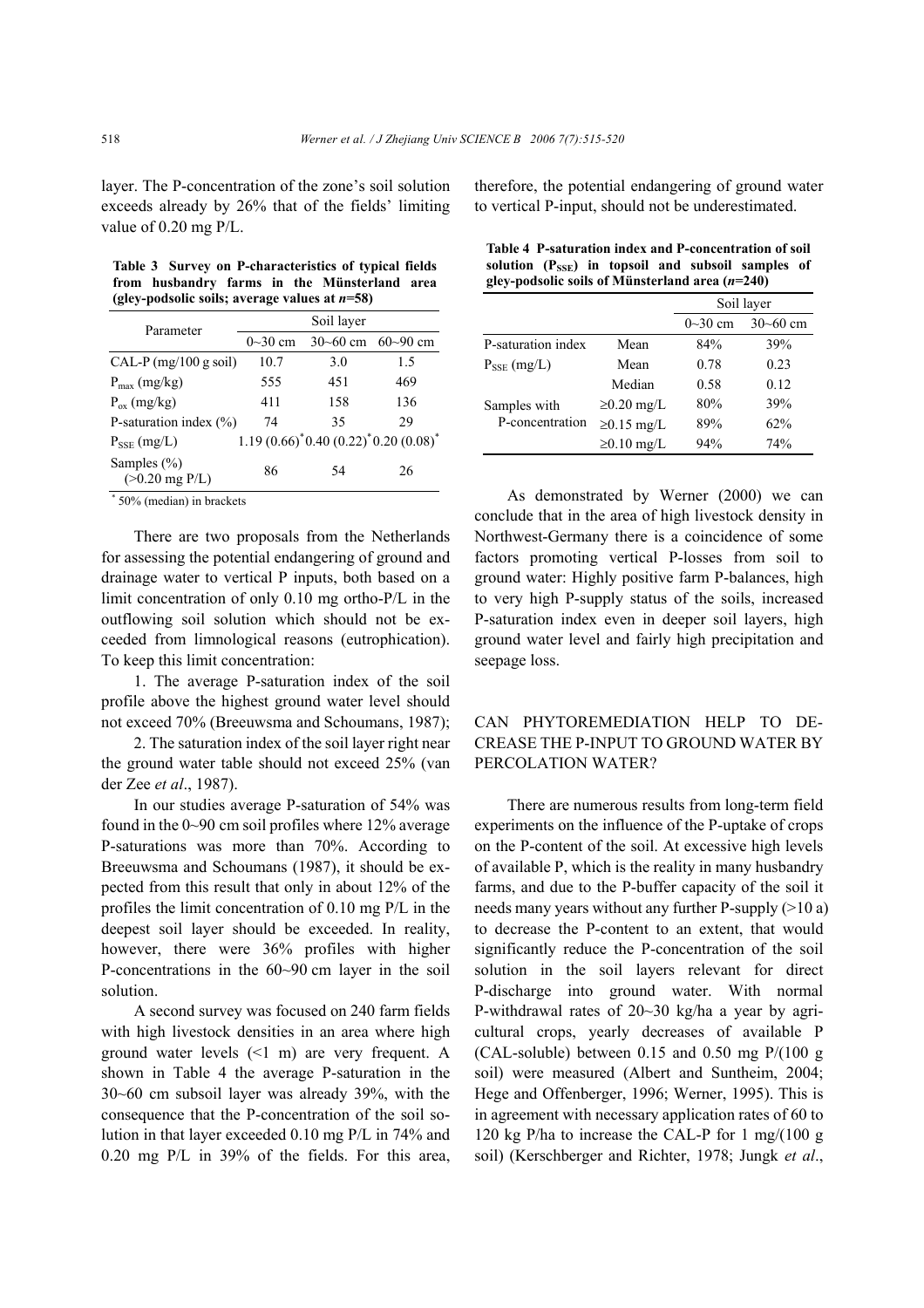1993; Kerschberger and Schröter, 1996).

Model experiments of Koopmans *et al*.(2004) showed that the risk of P-leaching from P-enriched soils could be efficiently decreased by mining soil P via long-term exhaustive cropping with grass (*lolium perenne*). In these experiments 65% of the enriched  $P_{\text{ox}}$  could be removed, whereby the P-concentration in  $CaCl<sub>2</sub>$ -extract was 71% lower than the initial concentration. However the threshold P-content for good nutrient value for grass can already be reached when only 15% of the initial  $P_{ox}$  is removed.

What makes phytoremediation still more difficult is the fact that this measure have to include also the subsoil. But P-uptake from the subsoil is comparatively low when the topsoil is still well supplied with P (Kuhlmann and Baumgärtel, 1991).

### CONCLUDING REMARKS

The endangering of ground water and drainage water, both important sources for surface waters, to vertical P-losses from soils oversupplied with P cannot be satisfactorily predicted by only considering the P-supply status of the topsoil. It is also important to know the chemical characteristics responsible for the P-sorption capacity in the deeper soil layers. The P-concentration of the soil solution in all soil layers is highly determined by the relative saturation of the P-sorption capacity. P-saturation indices in the soil layer directly above the ground water table or the pipe drainage system of <~20% may secure to some extent that P-equilibrium concentrations of newly formed ground water or drainage water stay below the threshold value for water protection of 0.20 mg/L which also is equivalent to a still "tolerable" leaching loss of 0.5 kg P/ha with 250 mm percolation water into ground water.

Phytoremediation of soils with unnecessarily high P-accumulation is very time consuming, especially when the subsoils have also already increased available P-contents. But nevertheless it is the only available measure for a long-term improvement of the situation. The best way, however, to avoid ground water pollution with too high P-concentrations is to avoid in the fertilization management unnecessary P-accumulation of the topsoils due to long-term surpluses of the P-balance.

#### **References**

- Albert, E., Suntheim, L., 2004. Reduzierte Phosphatdüngung―Folgen für die Bodenfruchtbarkeit. *In*: Bundesarbeitskreis Düngung (BAD) (Ed.), Folgen Negativer Nährstoffbilanzen in Ackerbaubetrieben. Frankfurt/Main, p.67-82.
- Behrendt, H., Bach, M., Kunkel, R., Opitz, D., Pagenkopf, W.G., Scholz, G., Wendland, F., 2003. Internationale Harmonisierung von Nährstoffeinträgen aus Diffusen und Punktuellen Quellen in Die Oberflächengewässer Deutschlands. UBA-Texte 82/03, Unweltbundesamt, Berlin.
- Behrendt, H., Dannowski, R., Deumlich, D., Dolezal, F., Kajewski, I., Kornmilch, M., Korol, R., Maskova, E., Mioduszewski, W., Steidl, J., *et al*., 2005. Nutrient Emissions. *In*: Behrendt, H., Dannowski, R. (Eds.), Nutrients and Heavy Metals in the Odra River System. Emission from Point and Diffuse Sources, Their Loads and Scenario Calculations on Possible Changes. Weissensee-Verlag, Berlin, p.53-97.
- Breeuwsma, A., Schoumans, O.F., 1987. Forecasting Phosphate Leaching from Soils on a Regional Scale. *In*: Vulnerability of Soil and Ground Water to Pollutants. Intern. Conf. Nordwyk aan Zee, the Netherlands. TNO Committee on Hydrlogical Res., Proc. and Information. **38**:973-981.
- Hamm, A., 1991. Studie über Wirkungen und Qualitätsziele von Nährstoffen in Fließgewässern. Academia Verlag, Sankt Augustin.
- Hege, U., Offenberger, K., 1996. Ertragswirkung einer P-Düngung in Abhängigkeit von der P-Versorgung des Bödens. *VDLUFA-Schriftenreihe*, **42**:65-79.
- Houba, V.J.G., van der Lee, J.J., Novozamsky, I., Walinga, I., 1988. Soil and Plant Analysis. Part 5: Soil Analysis Procedures. Dep. Soil Sci. Plant Nutr., Wageningen Agricultural Univ., the Netherlands.
- Jungk, A., Claassen, N., Schulz, V., Wendt, J., 1993. Pflanzenverfügbarkeit der Phosphatvorräte ackerbaulich genutzter Böden. *Z. Pflanzenern. Bodenk.*, **156**:397-406.
- Kerschberger, M., Richter, D., 1978. Beitrag zur Ermittlung der für die Erhöhung des Gehaltes an DL-Löslichem Phosphat (Egner-Riehm) im Boden notwendigen P-Düngermengen. *Arch. Acker-, Pflanzenbau Bodenk*, **22**(12):755-762.
- Kerschberger, M., Schröter, H., 1996. Ergebnisse von Dauerversuchen zur P-Düngung Auf Acker- und Grünlandstandorten in Ostdeutschland. *VDLUFA-Schriftenreihe*, **42**:20-35.
- Koopmans, G.F., Chardona, W.J., Ehlerta, P.A.I., Dolfinga, J., Suursa, R.A.A., Oenemaa, O., van Riemsdijk, W.H., 2004. Phosphorus availability for plant uptake in a phosphorus-enriched noncalcareous sandy soil. *J. Environ. Qual.*, **33**:965-975.
- Kreins, P., Julius, C., Gömann, H., 2003. RAUMIS-Calculations 02/2003. Research Association for Agricultural Policy. Forschungsgesellschaft für Agrarpolitik und Agrar-